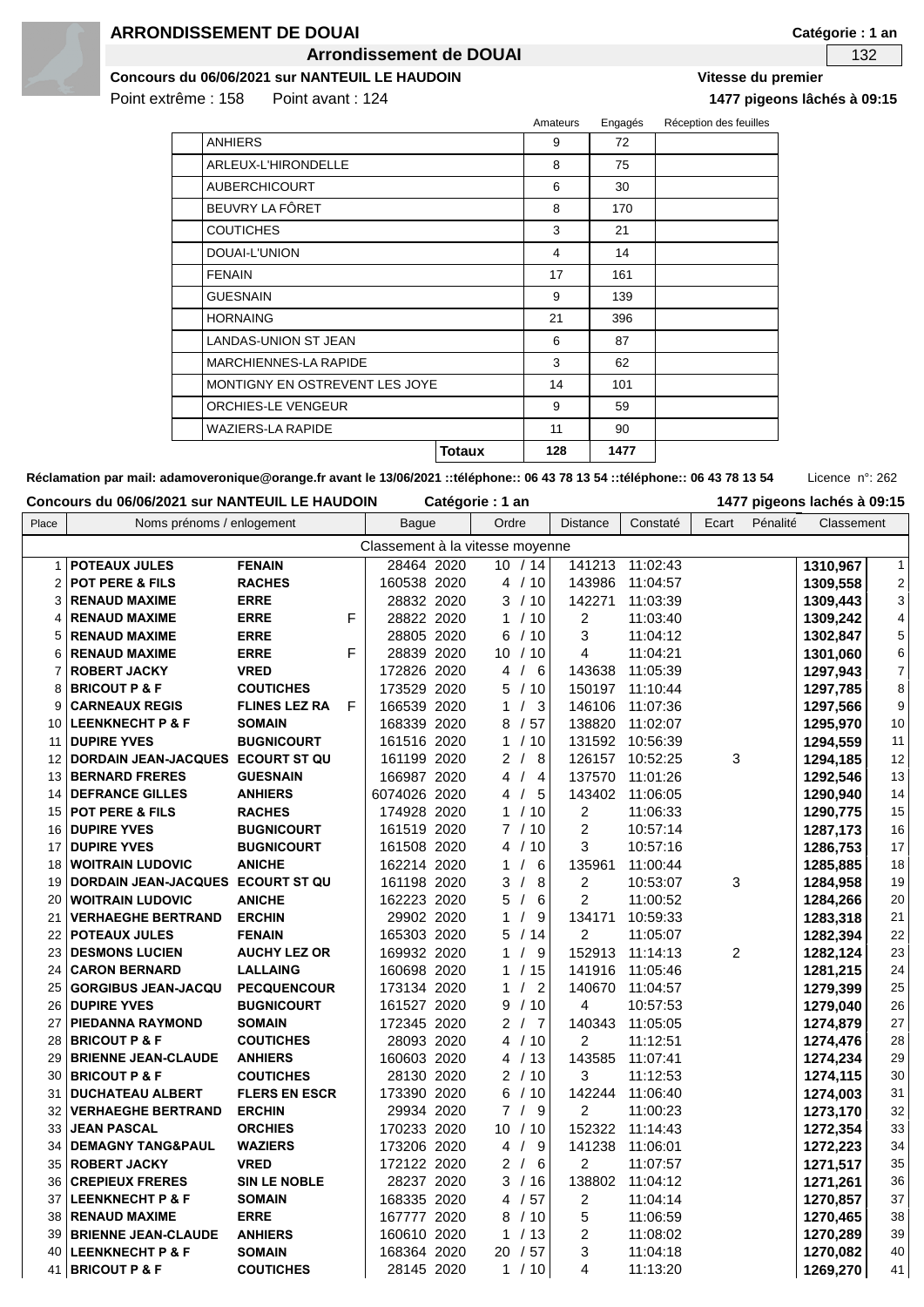|       | <u>CONCOUNS OU OUTOUZUZT SUN INANTEDIE EE HAODOIN</u> |                           | Valcyville. I all |                                 |                |                 | טו פטווסט מעומטאַוץ זידו |            |            |
|-------|-------------------------------------------------------|---------------------------|-------------------|---------------------------------|----------------|-----------------|--------------------------|------------|------------|
| Place | Noms prénoms / enlogement                             |                           | <b>Bague</b>      | Ordre                           | Distance       | Constaté        | Ecart<br>Pénalité        | Classement |            |
|       | 42 BODENNE P & F                                      | <b>ROEULX</b>             | 167519 2020       | 1/2                             | 136530         | 11:02:34        |                          | 1269,259   | 42         |
| 43    | <b>NEVE JEAN</b>                                      | <b>MARCHIENNES</b>        | 169082 2020       | 6<br>/11                        | 145858         | 11:09:56        |                          | 1269,066   | 43         |
| 44    | <b>JEAN PASCAL</b>                                    | <b>ORCHIES</b>            | 6034485 2020      | 9<br>/10                        | 2              | 11:15:04        |                          | 1268,645   | 44         |
|       | 45   DASSONVILLE JEAN-MAR MARCHIENNES                 |                           | 169230 2020       | $\mathbf{1}$<br>/10             | 146013         | 11:10:06        |                          | 1268,575   | 45         |
|       | 46 DUPIRE YVES                                        | <b>BUGNICOURT</b>         | 161529 2020       | 6<br>/10                        | 5              | 10:58:44        |                          | 1268,560   | 46         |
| 47    | <b>JEAN PASCAL</b>                                    | <b>ORCHIES</b>            | 178178 2020       | 1 / 10                          | 3              | 11:15:06        |                          | 1268,293   | 47         |
| 48    | <b>FRANCK JEAN-FRANCOIS WANDIGNIES HA</b>             |                           | 164914 2020       | 1 / 12                          | 145464         | 11:09:43        |                          | 1268,028   | 48         |
| 49    | <b>BRIENNE JEAN-CLAUDE</b>                            | <b>ANHIERS</b>            | 160616 2020       | 2/13                            | 3              | 11:08:18        |                          | 1267,299   | 49         |
| 50    | <b>POT PERE &amp; FILS</b>                            | <b>RACHES</b>             | 174947 2020       | /10<br>9                        | 3              | 11:08:43        |                          | 1266,182   | 50         |
| 51    | <b>GUINEZ GUY</b>                                     | <b>PECQUENCOUR</b>        | 170959 2020       | /6<br>3                         | 141882         | 11:07:03        |                          | 1266,059   | 51         |
| 52    | DORDAIN JEAN-JACQUES ECOURT ST QU                     |                           | 161188 2020       | /8<br>6                         | 3              | 10:54:35        | 3                        | 1266,043   | 52         |
|       | 53   POTEAUX JULES                                    | <b>FENAIN</b>             | 28462 2020        | 6<br>/14                        | 3              | 11:06:36        |                          | 1265,349   | 53         |
|       | 54   DELROT TONY                                      | <b>FENAIN</b>             | 165557 2020       | /27<br>3                        | 141564         | 11:07:02        |                          | 1263,731   | 54         |
|       | 55   DELROT TONY                                      | <b>FENAIN</b>             | 175001 2020       | /27<br>26                       | $\overline{2}$ | 11:07:06        |                          | 1262,979   | 55         |
|       | 56 CLIQUE PHILIPPE                                    | <b>ARLEUX</b>             | 29722 2020        | 5<br>/12                        | 129240         | 10:57:20        |                          |            | 56         |
| 57    | <b>VAN STEERTEGHEM CED</b>                            | <b>ERCHIN</b>             | 1273102 2020      | 3<br>/6                         | 134451         | 11:01:29        |                          | 1262,931   | 57         |
|       | 58 DE CESARE CH & CE                                  | F<br>F<br><b>HORNAING</b> | 173429 2020       |                                 |                |                 |                          | 1262,648   |            |
|       |                                                       |                           |                   | /15<br>4                        | 143420         | 11:08:35        |                          | 1262,548   | 58         |
| 59    | <b>VAN STEERTEGHEM CED</b>                            | F<br><b>ERCHIN</b>        | 1273101 2020      | 1<br>6                          | $\overline{2}$ | 11:01:31        |                          | 1262,253   | 59         |
| 60    | <b>DE CESARE CH &amp; CE</b>                          | F<br><b>HORNAING</b>      | 167351 2020       | 13<br>/15                       | 2              | 11:08:37        |                          | 1262,177   | 60         |
| 61    | <b>LEENKNECHT P &amp; F</b>                           | <b>SOMAIN</b>             | 168362 2020       | /57<br>16                       | 4              | 11:05:01        |                          | 1261,808   | 61         |
|       | 62 ROBERT JACKY                                       | <b>VRED</b>               | 172123 2020       | 3<br>6                          | 3              | 11:08:50        |                          | 1261,651   | 62         |
|       | 63 GUINEZ GUY                                         | <b>PECQUENCOUR</b>        | 170952 2020       | $\overline{c}$<br>6<br>$\prime$ | $\overline{c}$ | 11:07:27        |                          | 1261,556   | 63         |
|       | 64 BRIENNE JEAN-CLAUDE                                | <b>ANHIERS</b>            | 160604 2020       | 9<br>/13                        | $\overline{4}$ | 11:08:52        |                          | 1260,992   | 64         |
|       | 65   RENAUD MAXIME                                    | <b>ERRE</b>               | 28828 2020        | 2 / 10                          | 6              | 11:07:52        |                          | 1260,522   | 65         |
|       | 66 LEENKNECHT P & F                                   | <b>SOMAIN</b>             | 168341 2020       | 6<br>/57                        | 5              | 11:05:08        |                          | 1260,472   | 66         |
| 67    | <b>POTEAUX JULES</b>                                  | <b>FENAIN</b>             | 28450 2020        | 1 / 14                          | 4              | 11:07:02        |                          | 1260,455   | 67         |
|       | 68   SULKOWSKI STEPHAN                                | <b>MONTIGNY EN O</b>      | 169566 2020       | 5<br>/10                        | 140657         | 11:06:38        | 1                        | 1259,631   | 68         |
| 69    | <b>VERHAEGHE BERTRAND</b>                             | <b>ERCHIN</b>             | 29909 2020        | 9<br>9                          | 3              | 11:01:32        |                          | 1259,427   | 69         |
| 70    | <b>DURET JEAN-MARIE</b>                               | <b>RACHES</b>             | 160722 2020       | 3<br>3                          | 145012         | 11:10:11        |                          | 1258,966   | 70         |
| 71    | <b>SCIME FRERES</b>                                   | <b>WALLERS</b>            | 28954 2020        | 23<br>/45                       | 144337         | 11:09:41        |                          | 1258,569   | 71         |
|       | 72   RENAUD ALEXANDRE                                 | <b>ERRE</b><br>F          | 175891 2020       | $\mathbf{1}$<br>21<br>$\prime$  | 141358         | 11:07:19        |                          | 1258,566   | $72\,$     |
|       | 73 MORELLE ERIC                                       | <b>WANDIGNIES HA</b>      | 28432 2020        | $\overline{a}$<br>/4            | 145275         | 11:10:26        |                          | 1258,518   | $73\,$     |
|       | 74   POTEAUX JULES                                    | <b>FENAIN</b>             | 28456 2020        | 2/14                            | 5              | 11:07:13        |                          | 1258,395   | $74\,$     |
| 75    | <b>NEVE JEAN</b>                                      | <b>MARCHIENNES</b>        | 169005 2020       | 2 / 11                          | $\overline{2}$ | 11:10:56        |                          | 1258,119   | 75         |
| 76    | <b>NEVE JEAN</b>                                      | <b>MARCHIENNES</b>        | 169027 2020       | 3<br>/11                        | 3              | 11:10:58        |                          | 1257,757   | ${\bf 76}$ |
| 77    | <b>TISON JEAN-LOUIS</b>                               | <b>FENAIN</b>             | 165686 2020       | /5<br>2                         | 142457         | 11:08:17        |                          | 1257,528   | 77         |
| 78    | <b>LEFEBVRE MICHEL</b>                                | <b>LANDAS</b>             | 29282 2020        | /26<br>9                        | 153329         | 11:16:58        |                          | 1257,301   | 78         |
|       | 79 SCIME FRERES                                       | <b>WALLERS</b>            | 28913 2020        | 5<br>/45                        | 2              | 11:09:50        |                          | 1256,925   | 79         |
| 80    | <b>JEAN PASCAL</b>                                    | <b>ORCHIES</b>            | 170250 2020       | 3 / 10                          | 4              | 11:16:12        |                          | 1256,782   | 80         |
|       | 81 LEENKNECHT P & F                                   | F<br><b>SOMAIN</b>        | 173479 2020       | 33 / 57                         | 6              | 11:05:30        |                          | 1256,289   | 81         |
|       | 82   POTIEZ YVES                                      | <b>PECQUENCOUR</b>        | 243500 2020       | 6<br>/6                         | 141636         | 11:07:48        |                          | 1255,638   | 82         |
|       | 83   ROBERT JACKY                                     | <b>VRED</b>               | 172849 2020       | 5<br>/6                         | 4              | 11:09:25        |                          | 1255,220   | 83         |
|       | 84   MOURETTE JEAN-CLAUD                              | <b>WAZIERS</b>            | 173177 2020       | 4<br>/6                         | 141148         | 11:07:28        |                          | 1255,020   | 84         |
| 85    | <b>MASCLET ANTOINE</b>                                | SIN LE NOBLE              | 173326 2020       | 5<br>/11                        | 138173         | 11:05:12        | $-5$                     | 1254,922   | 85         |
|       | 86 LEENKNECHT P & F                                   | F<br><b>SOMAIN</b>        | 168342 2020       | /57<br>34                       | 7              | 11:05:38        |                          | 1254,775   | 86         |
| 87    | <b>VERHAEGHE BERTRAND</b>                             | <b>ERCHIN</b>             | 29939 2020        | 6<br>/9                         | 4              | 11:01:56        |                          | 1254,716   | 87         |
| 88    | <b>LAINE ERIC</b>                                     | <b>LALLAING</b>           | 174991 2020       | $\mathbf{1}$<br>/5              | 142148         | 11:08:27        |                          | 1252,957   | 88         |
|       | 89 DUPIRE YVES                                        | <b>BUGNICOURT</b>         | 161517 2020       | 10 / 10                         | 6              | 11:00:02        |                          | 1252,859   | 89         |
|       | 90 FRANCK JEAN-FRANCOIS WANDIGNIES HA                 |                           | 165200 2020       | 11 / 12                         | $\overline{2}$ | 11:11:09        |                          | 1252,380   | $90\,$     |
|       | 91   DELROT FRANCKY                                   | <b>SOMAIN</b>             | 165231 2020       | 5<br>/22                        | 142956         | 11:09:13        |                          | 1251,621   | 91         |
|       | 92 DELROT FRANCKY                                     | <b>SOMAIN</b>             | 1117037 2020      | 3<br>/22                        | 2              | 11:09:13        |                          | 1251,621   | 92         |
|       | 93 DELROT FRANCKY                                     | <b>SOMAIN</b>             | 164990 2020       | 15 / 22                         | 3              | 11:09:14        |                          | 1251,438   | 93         |
|       | 94   DEMETTE JEAN-LUC                                 | <b>DOUAI</b>              | 163283 2020       | 4/4                             | 140284         | 11:07:07        |                          | 1251,232   | 94         |
|       | 95 LEENKNECHT P & F                                   | <b>SOMAIN</b>             | 173411 2020       | 11 / 57                         | 8              | 11:05:59        |                          | 1250,818   | 95         |
|       | 96 BOCQUILLION A & N                                  | <b>HORNAING</b>           | 167080 2020       | 1 / 12                          | 143364         | 11:09:38        |                          | 1250,630   | 96         |
| 97    | <b>GUINEZ GUY</b>                                     | <b>PECQUENCOUR</b>        | 170951 2020       | 5<br>/6                         | 3              | 11:08:26        |                          | 1250,621   | 97         |
|       | 98 NEVE JEAN                                          | <b>MARCHIENNES</b>        | 169022 2020       | 8<br>/11                        | 4              | 11:11:40        |                          | 1250,211   | 98         |
|       | 99 LEENKNECHT P & F                                   | F<br><b>SOMAIN</b>        | 168389 2020       | 26<br>/57                       | 9              | 11:06:03        |                          | 1250,067   | 99         |
|       | 100 DE CESARE CH & CE                                 | <b>HORNAING</b>           | 167373 2020       | 5<br>/15                        | 3              | 11:09:44        |                          | 1249,894   | 100        |
|       | 101   DELROT TONY                                     | <b>FENAIN</b>             | 165548 2020       | 15 / 27                         | 3              | 11:08:19        |                          | 1249,417   | 101        |
|       | 102 DESMONS LUCIEN                                    | <b>AUCHY LEZ OR</b>       | 169936 2020       | 9<br>/9                         | $\overline{2}$ | 11:17:26        | 2                        | 1248,451   | 102        |
|       | 103 DUFOUR OLIVIER                                    | <b>WAZIERS</b>            | 202873 2020       | /4<br>4                         | 141170         | 11:08:08        |                          | 1247,819   | 103        |
|       | 104   DELVINCOURT DIDIER                              | <b>SAUCHY CAUCH</b>       | 161223 2020       | 2<br>/2                         | 124164         | 10:54:35        |                          | 1246,835   | 104        |
|       | 105   LEENKNECHT P & F                                | F<br><b>SOMAIN</b>        | 29131 2020        | 27/57                           | 10             | 11:06:26        |                          | 1245,767   | 105        |
|       | 106   POTEAUX JULES                                   | <b>FENAIN</b>             | 28463 2020        | 12 / 14                         | 6              | 11:08:26        |                          | 1244,898   | 106        |
| 107   | <b>MOURETTE JEAN-CLAUD</b>                            | F<br><b>WAZIERS</b>       | 173198 2020       | 6<br>/6                         | 2              | 11:08:25        |                          | 1244,508   | 107        |
|       | 108   RENAUD ALEXANDRE                                | F<br><b>ERRE</b>          | 175898 2020       | /21<br>4                        | $\overline{2}$ | 11:08:36        |                          | 1244,348   | 108        |
|       | 109 HANQUEZ DAVID                                     | <b>MASNY</b>              | 173451 2020       | 8<br>/22                        | 136440         | 11:04:39        |                          | 1244,322   | 109        |
|       | 110 VANGHELLE RODOLPHE                                | <b>ANICHE</b>             | 161880 2020       | 26 / 28                         |                | 137317 11:05:14 | 8                        | 1244,053   | 110        |
|       |                                                       |                           |                   |                                 |                |                 |                          |            |            |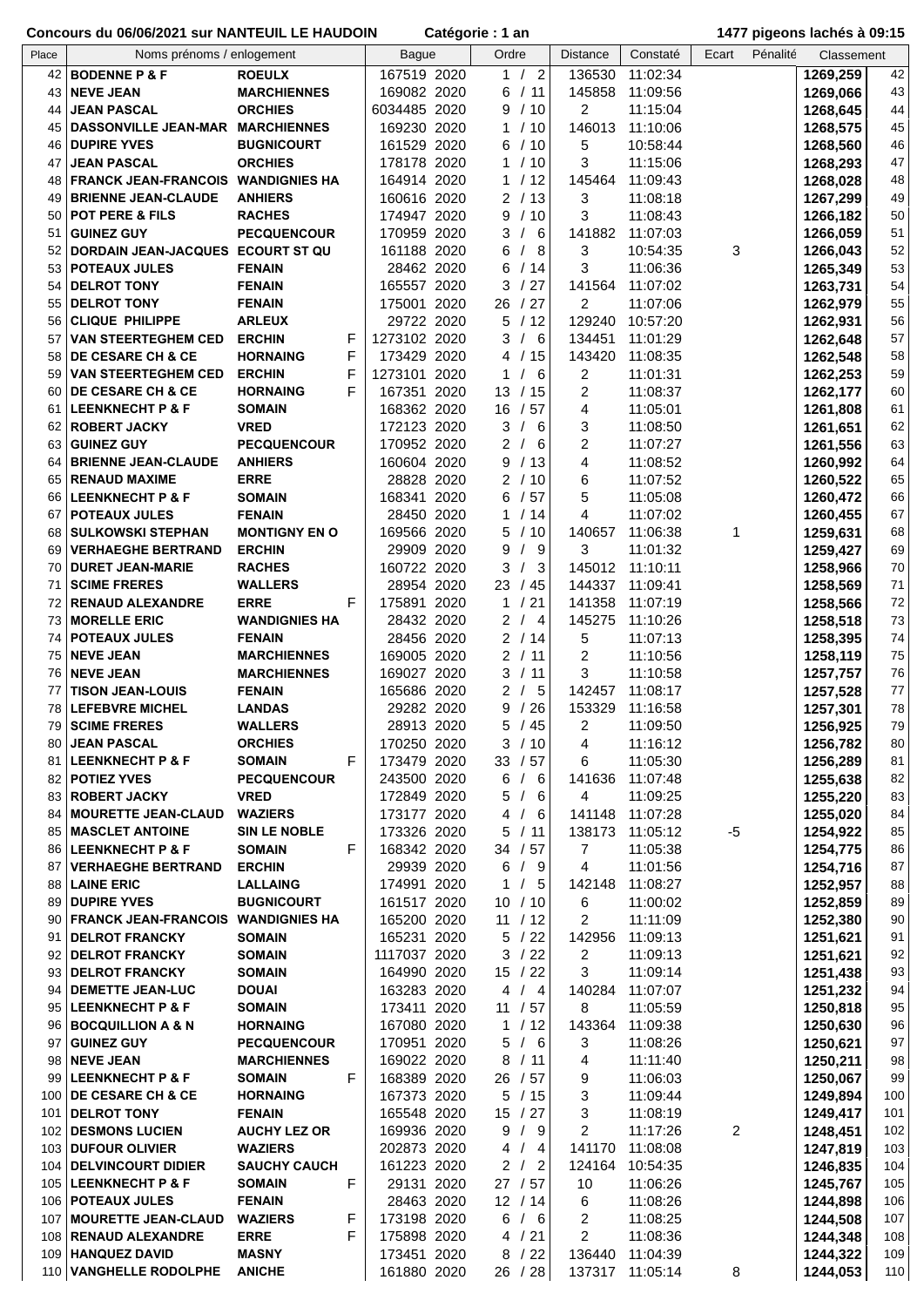| Place | Noms prénoms / enlogement              |                      |    | <b>Bague</b> | Ordre                  | <b>Distance</b>         | Constaté | Ecart | Pénalité | Classement |     |
|-------|----------------------------------------|----------------------|----|--------------|------------------------|-------------------------|----------|-------|----------|------------|-----|
|       |                                        |                      |    |              |                        |                         |          |       |          |            |     |
| 111   | <b>BRIENNE JEAN-CLAUDE</b>             | <b>ANHIERS</b>       |    | 160629 2020  | 7/13                   | 5                       | 11:10:32 |       |          | 1242,801   | 111 |
| 112   | <b>DELROT TONY</b>                     | <b>FENAIN</b>        |    | 165576 2020  | 10 / 27                | 4                       | 11:08:57 |       |          | 1242,472   | 112 |
|       | <b>113   NEVE JEAN</b>                 | <b>MARCHIENNES</b>   |    | 169015 2020  | 4 / 11                 | 5                       | 11:12:24 |       |          | 1242,402   | 113 |
|       |                                        |                      |    |              |                        |                         |          |       |          |            |     |
| 114   | <b>DUPIRE YVES</b>                     | <b>BUGNICOURT</b>    |    | 161506 2020  | 2/10                   | $\overline{7}$          | 11:00:56 |       |          | 1242,215   | 114 |
|       | 115 LEENKNECHT P & F                   | <b>SOMAIN</b>        |    | 168359 2020  | 12 / 57                | 11                      | 11:06:47 |       |          | 1241,866   | 115 |
|       |                                        |                      |    |              |                        |                         |          |       |          |            |     |
| 116   | <b>DRUBBELE DANY</b>                   | <b>ORCHIES</b>       |    | 1077550 2020 | - 8<br>$\mathbf{1}$    | 153025                  | 11:18:39 | $-22$ |          | 1241,301   | 116 |
| 117   | <b>LECLERCQ FRERES</b>                 | <b>FENAIN</b>        |    | 167048 2020  | 2<br>$\overline{4}$    | 142285                  | 11:09:40 |       |          | 1240,857   | 117 |
|       |                                        |                      |    |              |                        |                         |          |       |          |            |     |
| 118   | <b>NEVE JEAN</b>                       | <b>MARCHIENNES</b>   |    | 169031 2020  | 10 <sup>°</sup><br>/11 | 6                       | 11:12:33 |       |          | 1240,816   | 118 |
| 119   | <b>QUIN THIERRY</b>                    | <b>DOUAI</b>         |    | 163297 2020  | 3<br>- 8               | 142156                  | 11:09:38 |       |          | 1240,262   | 119 |
| 120   | <b>BRICOUT P &amp; F</b>               | <b>COUTICHES</b>     |    | 6011190 2020 | 10 <sup>°</sup><br>/10 | 5                       | 11:16:08 |       |          | 1239,931   | 120 |
|       |                                        |                      |    |              |                        |                         |          |       |          |            |     |
| 121   | <b>DELROT TONY</b>                     | <b>FENAIN</b>        |    | 28985 2020   | $\overline{7}$<br>27   | 5                       | 11:09:13 |       |          | 1239,571   | 121 |
| 122   | <b>DEMAGNY TANG&amp;PAUL</b>           | <b>WAZIERS</b>       |    | 173242 2020  | 3<br>-9                | 2                       | 11:08:59 |       |          | 1239,110   | 122 |
|       |                                        |                      |    |              |                        |                         |          |       |          |            |     |
| 123   | <b>FILLASSIER FREDERIC</b>             | <b>GUESNAIN</b>      |    | 166888 2020  | 1<br>4                 | 137545                  | 11:06:01 |       |          | 1238,785   | 123 |
| 124   | LHEUREUX ALAIN                         | <b>DOUAI</b>         |    | 1117006 2020 | 7<br>6                 | 140425                  | 11:08:22 |       |          | 1238,679   | 124 |
|       |                                        |                      |    |              |                        |                         |          |       |          |            |     |
| 125   | <b>DURET JEAN-MARIE</b>                | <b>RACHES</b>        |    | 160742 2020  | 3<br>$\overline{2}$    | 2                       | 11:12:06 |       |          | 1238,360   | 125 |
| 126   | <b>QUIN THIERRY</b>                    | <b>DOUAI</b>         |    | 163303 2020  | $\overline{2}$<br>8    | 2                       | 11:09:50 |       |          | 1238,102   | 126 |
|       |                                        |                      |    |              |                        |                         |          |       |          |            |     |
| 127   | <b>DEFRANCE GILLES</b>                 | <b>ANHIERS</b>       |    | 160537 2020  | $\mathbf{1}$<br>5      | 2                       | 11:10:50 |       |          | 1238,002   | 127 |
| 128   | <b>DESMARETS BERNARD</b>               | <b>DOUAI</b>         |    | 163444 2020  | 3<br>2                 | 138764                  | 11:07:10 |       |          | 1237,123   | 128 |
| 129   | <b>MORELLE ERIC</b>                    | <b>WANDIGNIES HA</b> |    | 164867 2020  | 4<br>1                 | 2                       | 11:12:30 |       |          |            | 129 |
|       |                                        |                      |    |              |                        |                         |          |       |          | 1236,382   |     |
| 130   | <b>DANGREMONT DANIEL</b>               | <b>BOUVIGNIES</b>    |    | 170045 2020  | 5<br>4                 | 147493                  | 11:14:19 |       |          | 1236,147   | 130 |
| 131   | <b>SCIME FRERES</b>                    | <b>WALLERS</b>       | F  | 28961 2020   | /45<br>34              | 3                       | 11:11:46 |       |          | 1236,114   | 131 |
|       |                                        |                      |    |              |                        |                         |          |       |          |            |     |
| 132   | <b>DELROT TONY</b>                     | <b>FENAIN</b>        |    | 165731 2020  | 18<br>/27              | 6                       | 11:09:34 |       |          | 1235,783   | 132 |
| 133   | <b>VERHAEGHE BERTRAND</b>              | <b>ERCHIN</b>        |    | 29905 2020   | 3<br>/9                | 5                       | 11:03:36 |       |          | 1235,460   | 133 |
|       |                                        |                      |    |              |                        |                         |          |       |          |            |     |
| 134   | <b>POTEAUX JULES</b>                   | <b>FENAIN</b>        |    | 28459 2020   | /14<br>4               | 7                       | 11:09:21 |       |          | 1234,919   | 134 |
| 135   | POT PERE & FILS                        | <b>RACHES</b>        |    | 174897 2020  | 8<br>/10               | 4                       | 11:11:38 |       |          | 1234,518   | 135 |
|       |                                        |                      |    |              |                        |                         |          |       |          |            |     |
| 136   | <b>MANNA EVA</b>                       | <b>MARCHIENNES</b>   |    | 175221 2020  | /69<br>29              | 148346                  | 11:15:10 |       |          | 1234,502   | 136 |
| 137   | <b>CARON BERNARD</b>                   | <b>LALLAING</b>      |    | 160699 2020  | 9<br>/15               | 2                       | 11:09:58 |       |          | 1234,409   | 137 |
|       |                                        |                      |    |              |                        | 12                      |          |       |          |            |     |
|       | 138 LEENKNECHT P & F                   | <b>SOMAIN</b>        |    | 168369 2020  | $\overline{2}$<br>/57  |                         | 11:07:29 |       |          | 1234,138   | 138 |
|       | 139 POTELLE CHOQUET                    | <b>HORNAING</b>      |    | 167843 2020  | 8<br>4                 | 142800                  | 11:10:43 |       |          | 1234,048   | 139 |
| 140   | <b>TIBERGHIEN JEAN-JACQ</b>            | <b>BOUVIGNIES</b>    |    | 168534 2020  | 26 / 30                | 147833                  | 11:14:50 |       |          | 1233,492   | 140 |
|       |                                        |                      |    |              |                        |                         |          |       |          |            |     |
| 141   | FRANCK JEAN-FRANCOIS WANDIGNIES HA     |                      |    | 164933 2020  | 5<br>/12               | 3                       | 11:12:57 |       |          | 1233,268   | 141 |
| 142   | <b>BORNEMAN GREGORY</b>                | <b>PECQUENCOUR</b>   |    | 29648 2020   | 6<br>3<br>$\prime$     | 141375                  | 11:09:38 |       |          | 1233,111   | 142 |
|       |                                        |                      |    |              |                        |                         |          |       |          |            |     |
| 143   | <b>SCIME FRERES</b>                    | <b>WALLERS</b>       |    | 28950 2020   | /45<br>1               | 4                       | 11:12:05 |       |          | 1232,771   | 143 |
| 144   | <b>LEENKNECHT P &amp; F</b>            | <b>SOMAIN</b>        |    | 168385 2020  | 57<br>47               | 13                      | 11:07:37 |       |          | 1232,677   | 144 |
|       |                                        |                      |    |              |                        |                         |          |       |          |            |     |
| 145   | <b>SCIME FRERES</b>                    | <b>WALLERS</b>       |    | 28978 2020   | 2/45                   | 5                       | 11:12:06 |       |          | 1232,596   | 145 |
| 146   | <b>DELROT TONY</b>                     | <b>FENAIN</b>        |    | 165546 2020  | 27<br>1                | $\overline{7}$          | 11:09:52 |       |          | 1232,556   | 146 |
| 147   |                                        | <b>PECQUENCOUR</b>   |    | 170964 2020  | 6<br>6                 | 4                       |          |       |          |            | 147 |
|       | <b>GUINEZ GUY</b>                      |                      |    |              |                        |                         | 11:10:09 |       |          | 1231,979   |     |
|       | 148 FRANCK JEAN-FRANCOIS WANDIGNIES HA |                      |    | 164913 2020  | 2/12                   | 4                       | 11:13:07 |       |          | 1231,528   | 148 |
|       | 149 BOCQUILLION A & N                  | <b>HORNAING</b>      |    | 168102 2020  | 6/12                   | 2                       | 11:11:25 |       |          | 1231,473   | 149 |
|       |                                        |                      |    |              |                        |                         |          |       |          |            |     |
|       | 150 FACHE VINCENT                      | <b>BEUVRY LA FOR</b> |    | 162705 2020  | /5<br>1                | 151386                  | 11:17:57 |       |          | 1231,281   | 150 |
| 151   | <b>RENAUD ALEXANDRE</b>                | <b>ERRE</b>          |    | 28999 2020   | 14 / 21                | 3                       | 11:09:49 |       |          | 1231,162   | 151 |
|       |                                        |                      |    |              |                        |                         |          |       |          |            |     |
|       | 152 BRIENNE JEAN-CLAUDE                | <b>ANHIERS</b>       |    | 160630 2020  | 3 / 13                 | 6                       | 11:11:38 |       |          | 1231,080   | 152 |
|       | 153 RENAUD ALEXANDRE                   | <b>ERRE</b>          | F  | 175887 2020  | 6 / 21                 | 4                       | 11:09:50 |       |          | 1230,984   | 153 |
|       |                                        |                      | F  |              |                        |                         |          |       |          |            |     |
|       | 154   RENAUD ALEXANDRE                 | <b>ERRE</b>          |    | 16526 2020   | 2 / 21                 | 5                       | 11:09:51 |       |          | 1230,805   | 154 |
|       | 155 DUPIRE YVES                        | <b>BUGNICOURT</b>    |    | 161503 2020  | 5/10                   | 8                       | 11:01:56 |       |          | 1230,598   | 155 |
|       | 156   MANNA EVA                        | <b>MARCHIENNES</b>   | F  | 27868 2020   | 50 / 69                | 2                       | 11:15:34 |       |          | 1230,406   | 156 |
|       |                                        |                      |    |              |                        |                         |          |       |          |            |     |
|       | 157 DE CESARE CH & CE                  | <b>HORNAING</b>      | F  | 167371 2020  | 1 / 15                 | 4                       | 11:11:34 |       |          | 1230,238   | 157 |
|       | 158 DELROT FRANCKY                     | <b>SOMAIN</b>        |    | 164908 2020  | 4 / 22                 | 4                       | 11:11:15 |       |          | 1229,729   | 158 |
|       |                                        |                      |    |              |                        |                         |          |       |          |            |     |
|       | 159 LAINE ERIC                         | <b>LALLAING</b>      |    | 174995 2020  | /5<br>4                | 2                       | 11:10:36 |       |          | 1229,653   | 159 |
|       | 160 POT PERE & FILS                    | <b>RACHES</b>        |    | 174908 2020  | 3<br>/10               | 5                       | 11:12:10 |       |          | 1228,899   | 160 |
| 161   | <b>SCIME FRERES</b>                    | <b>WALLERS</b>       | F  | 28929 2020   | 40 / 45                | 6                       | 11:12:28 |       |          | 1228,748   | 161 |
|       |                                        |                      |    |              |                        |                         |          |       |          |            |     |
|       | 162 MANNA EVA                          | <b>MARCHIENNES</b>   |    | 175222 2020  | 25/69                  | 3                       | 11:15:47 |       |          | 1228,199   | 162 |
|       | 163 FIRMIN FRANCIS                     | <b>AUBIGNY AU BA</b> |    | 161319 2020  | 8/9                    | 128852                  | 10:59:55 |       |          | 1228,136   | 163 |
|       |                                        |                      |    |              |                        |                         |          |       |          |            |     |
|       | 164   LEENKNECHT P & F                 | <b>SOMAIN</b>        |    | 29165 2020   | 10 / 57                | 14                      | 11:08:02 |       |          | 1228,133   | 164 |
|       | 165 CARNEAUX REGIS                     | <b>FLINES LEZ RA</b> | -F | 1074008 2020 | $\overline{2}$<br>/3   | $\overline{\mathbf{c}}$ | 11:13:58 |       |          | 1228,125   | 165 |
|       |                                        |                      |    |              |                        |                         |          |       |          |            |     |
|       | 166 VERHAEGHE BERTRAND                 | <b>ERCHIN</b>        |    | 29918 2020   | 4<br>/9                | 6                       | 11:04:16 |       |          | 1227,922   | 166 |
|       | 167 LEENKNECHT P & F                   | <b>SOMAIN</b>        |    | 29146 2020   | 14 / 57                | 15                      | 11:08:05 |       |          | 1227,590   | 167 |
|       | 168   MOCQ LEONCE                      | <b>BOUVIGNIES</b>    |    | 162805 2020  | 12 / 25                | 147606                  | 11:15:15 |       |          | 1227,492   | 168 |
|       |                                        |                      |    |              |                        |                         |          |       |          |            |     |
|       | 169   RENAUD MAXIME                    | <b>ERRE</b>          |    | 28806 2020   | 5/10                   | $\overline{7}$          | 11:10:56 |       |          | 1227,179   | 169 |
|       | 170 MOCQ LEONCE                        | <b>BOUVIGNIES</b>    |    | 27909 2020   | 2/25                   | 2                       | 11:15:19 |       |          | 1226,812   | 170 |
|       |                                        |                      |    |              |                        |                         |          |       |          |            |     |
| 171   | <b>DELROT FRANCKY</b>                  | <b>SOMAIN</b>        |    | 165225 2020  | 13 / 22                | 5                       | 11:11:32 |       |          | 1226,739   | 171 |
|       | 172 LEFEBVRE P&F                       | <b>SOMAIN</b>        |    | 27592 2020   | 3 / 11                 | 139629                  | 11:08:49 |       |          | 1226,653   | 172 |
|       |                                        |                      |    |              |                        |                         |          |       |          |            |     |
| 173   | <b>GANTIER SIMON</b>                   | <b>BERSEE</b>        |    | 28241 2020   | /5<br>3                | 152236                  | 11:19:07 |       |          | 1226,555   | 173 |
|       | 174 LEENKNECHT P & F                   | <b>SOMAIN</b>        |    | 168346 2020  | 45 / 57                | 16                      | 11:08:11 |       |          | 1226,505   | 174 |
|       | 175   DASSONVILLE JEAN-MAR MARCHIENNES |                      |    | 169221 2020  | 5/10                   | 2                       | 11:14:04 |       |          | 1226,312   | 175 |
|       |                                        |                      |    |              |                        |                         |          |       |          |            |     |
|       | 176   KEERSTOCK PATRICK                | <b>DOUAI</b>         |    | 175297 2020  | 4/12                   | 139633                  | 11:08:52 |       |          | 1226,285   | 176 |
|       | 177 CLIQUE PHILIPPE                    | <b>ARLEUX</b>        |    | 167957 2020  | 11 / 12                | 2                       | 11:00:24 |       |          | 1226,185   | 177 |
|       |                                        |                      |    |              |                        |                         |          |       |          |            |     |
|       | 178 SCIME FRERES                       | <b>WALLERS</b>       | F. | 28922 2020   | 6 / 45                 | $\overline{7}$          | 11:12:43 |       |          | 1226,139   | 178 |
|       | 179 POT PERE & FILS                    | <b>RACHES</b>        |    | 175275 2020  | 7/10                   | 6                       | 11:12:26 |       |          | 1226,108   | 179 |
|       |                                        |                      |    |              |                        |                         |          |       |          |            |     |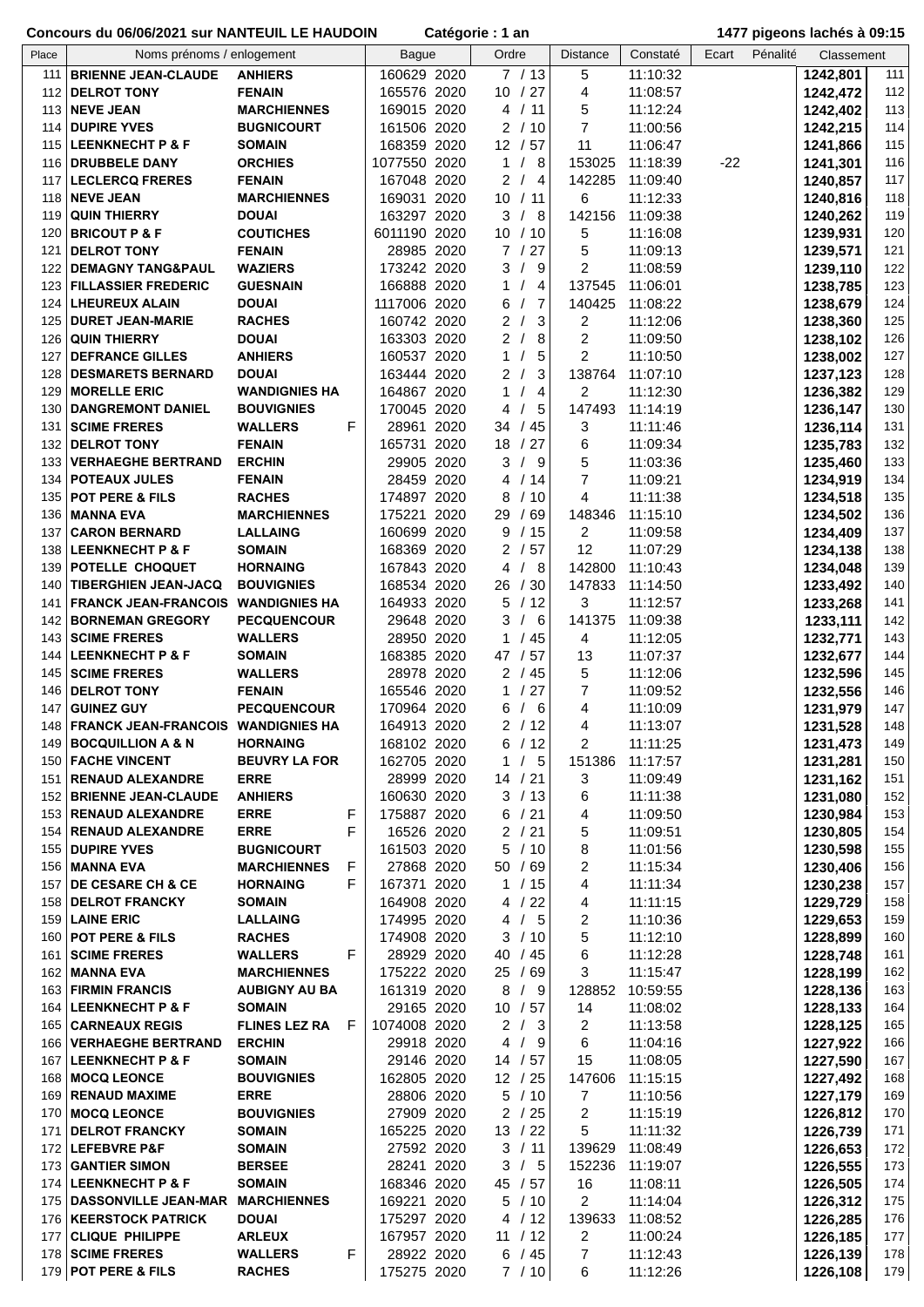| Place | Noms prénoms / enlogement                 |                        | <b>Bague</b> | Ordre                                                   | <b>Distance</b> | Constaté | Pénalité<br>Ecart | Classement |     |
|-------|-------------------------------------------|------------------------|--------------|---------------------------------------------------------|-----------------|----------|-------------------|------------|-----|
|       |                                           |                        |              |                                                         |                 |          |                   |            |     |
|       | 180   DESMONS LUCIEN                      | <b>AUCHY LEZ OR</b>    | 169925 2020  | 5/9                                                     | 3               | 11:19:41 | $\overline{c}$    | 1225,929   | 180 |
| 181   | <b>DE CESARE CH &amp; CE</b>              | F<br><b>HORNAING</b>   | 167359 2020  | 7/15                                                    | 5               | 11:11:59 |                   | 1225,857   | 181 |
|       |                                           |                        |              |                                                         |                 |          |                   |            |     |
|       | 182 LEENKNECHT P & F                      | <b>SOMAIN</b>          | 168323 2020  | 15 / 57                                                 | 17              | 11:08:15 |                   | 1225,783   | 182 |
| 183   | <b>GUINEZ GUY</b>                         | <b>PECQUENCOUR</b>     | 170969 2020  | 4/6                                                     | 5               | 11:10:44 |                   | 1225,771   | 183 |
|       |                                           |                        |              |                                                         |                 |          |                   |            |     |
| 184   | <b>NEVE JEAN</b>                          | <b>MARCHIENNES</b>     | 169024 2020  | 7 / 11                                                  | $\overline{7}$  | 11:14:02 |                   | 1225,354   | 184 |
| 185   | <b>DE CESARE CH &amp; CE</b>              | <b>HORNAING</b>        | 167360 2020  | 2/15                                                    | 6               | 11:12:03 |                   | 1225,159   | 185 |
|       |                                           |                        |              |                                                         |                 |          |                   |            | 186 |
| 186   | <b>BOCQUILLION A &amp; N</b>              | <b>HORNAING</b>        | 168150 2020  | 5/12                                                    | 3               | 11:12:01 |                   | 1225,158   |     |
| 187   | <b>MOURETTE JEAN-CLAUD</b>                | <b>WAZIERS</b><br>F    | 173172 2020  | - 6<br>1                                                | 3               | 11:10:13 |                   | 1225,065   | 187 |
|       | ∣LEENKNECHT P & F                         | <b>SOMAIN</b>          | 168327 2020  | /57<br>9                                                | 18              |          |                   |            | 188 |
| 188   |                                           |                        |              |                                                         |                 | 11:08:19 |                   | 1225,062   |     |
|       | 189   RENAUD ALEXANDRE                    | F<br><b>ERRE</b>       | 241988 2020  | /21<br>8                                                | 6               | 11:10:24 |                   | 1224,939   | 189 |
|       | 190 DECROIX DANY                          | <b>FLINES LEZ RA</b>   | 163106 2020  | 5<br>- 6<br>$\prime$                                    | 145961          | 11:14:13 |                   | 1224,333   | 190 |
|       |                                           |                        |              |                                                         |                 |          |                   |            |     |
| 191   | <b>KEERSTOCK PATRICK</b>                  | <b>DOUAI</b>           | 173703 2020  | /12<br>9                                                | 2               | 11:09:04 |                   | 1224,135   | 191 |
| 192   | <b>FILLASSIER FREDERIC</b>                | <b>GUESNAIN</b>        | 166889 2020  | $\overline{4}$<br>4                                     | 2               | 11:07:22 |                   | 1223,904   | 192 |
|       |                                           |                        |              |                                                         |                 |          |                   |            |     |
| 193   | <b>FRANCK JEAN-FRANCOIS WANDIGNIES HA</b> |                        | 164911 2020  | 7/12                                                    | 5               | 11:13:53 |                   | 1223,586   | 193 |
| 194   | <b>POTEAUX JULES</b>                      | <b>FENAIN</b>          | 28451 2020   | 8<br>/14                                                | 8               | 11:10:25 |                   | 1223,506   | 194 |
|       |                                           |                        |              |                                                         |                 |          |                   |            |     |
| 195   | <b>TIBERGHIEN JEAN-JACQ</b>               | <b>BOUVIGNIES</b>      | 168516 2020  | 30<br>1                                                 | 2               | 11:15:52 |                   | 1222,947   | 195 |
| 196   | <b>DESMONS LUCIEN</b>                     | <b>AUCHY LEZ OR</b>    | 169915 2020  | - 9<br>6                                                | 4               | 11:20:00 | 2                 | 1222,824   | 196 |
|       |                                           |                        |              |                                                         |                 |          |                   |            | 197 |
| 197   | <b>POTEAUX JULES</b>                      | <b>FENAIN</b>          | 28469 2020   | /14<br>9                                                | 9               | 11:10:30 |                   | 1222,623   |     |
| 198   | <b>LEMAIRE JEAN-LOUIS</b>                 | <b>NOMAIN</b>          | 168630 2020  | 8<br>/17                                                | 155359          | 11:22:05 |                   | 1222,497   | 198 |
|       | 199 DESCARPENTRIES MICHA MARCHIENNES      |                        | 169126 2020  | 15 / 41                                                 | 145669          | 11:14:10 |                   | 1222,397   | 199 |
|       |                                           |                        |              |                                                         |                 |          |                   |            |     |
|       | 200 BOCQUILLION A & N                     | <b>HORNAING</b>        | 167077 2020  | 2/12                                                    | 4               | 11:12:17 |                   | 1222,373   | 200 |
| 201   | <b>BOCQUILLION A &amp; N</b>              | <b>HORNAING</b>        | 168119 2020  | /12<br>3                                                | 5               | 11:12:17 |                   | 1222,373   | 201 |
|       |                                           |                        |              |                                                         |                 |          |                   |            |     |
| 202   | <b>VAN STEERTEGHEM CED</b>                | <b>ERCHIN</b>          | 1273144 2020 | /6<br>2                                                 | 3               | 11:05:00 |                   | 1222,281   | 202 |
| 203   | <b>DUPIRE YVES</b>                        | <b>BUGNICOURT</b>      | 161544 2020  | /10<br>8                                                | 9               | 11:02:40 |                   | 1222,216   | 203 |
|       |                                           |                        |              |                                                         |                 |          |                   |            |     |
| 204   | <b>DE CESARE CH &amp; CE</b>              | <b>HORNAING</b><br>F   | 167368 2020  | 10 / 15                                                 | 7               | 11:12:20 |                   | 1222,201   | 204 |
| 205   | <b>VAN STEERTEGHEM CED</b>                | F<br><b>ERCHIN</b>     | 1273150 2020 | 5<br>6                                                  | 4               | 11:05:01 |                   | 1222,096   | 205 |
|       | 206   BALLE JEREMY                        | <b>LALLAING</b>        | 160597 2020  | 5<br>2                                                  | 141183          |          |                   |            | 206 |
|       |                                           |                        |              |                                                         |                 | 11:10:33 |                   | 1221,834   |     |
| 207   | <b>ROBERT JACKY</b>                       | <b>VRED</b>            | 172842 2020  | 6<br>6                                                  | 5               | 11:12:35 |                   | 1221,418   | 207 |
| 208   | <b>WAUTIER GILBERT</b>                    | <b>ORCHIES</b>         | 27845 2020   | 3<br>1                                                  | 152390          | 11:19:47 |                   | 1221,236   | 208 |
|       |                                           |                        |              |                                                         |                 |          |                   |            |     |
| 209   | <b>NAWRATH CHRISTIAN</b>                  | <b>LALLAING</b>        | 169447 2020  | $\overline{7}$<br>1                                     | 142676          | 11:11:50 |                   | 1221,192   | 209 |
| 210   | <b>WAUTIER GILBERT</b>                    | <b>ORCHIES</b>         | 27833 2020   | $\overline{\mathbf{3}}$<br>$\overline{2}$<br>$\sqrt{ }$ | 2               | 11:19:49 |                   | 1220,910   | 210 |
| 211   | <b>LEFEBVRE P&amp;F</b>                   | <b>SOMAIN</b>          | 27582 2020   | $7^{\circ}$<br>/11                                      | $\overline{2}$  | 11:09:24 |                   |            | 211 |
|       |                                           |                        |              |                                                         |                 |          |                   | 1220,399   |     |
| 212   | <b>BOCQUILLION A &amp; N</b>              | <b>HORNAING</b>        | 167046 2020  | /12<br>10 <sup>1</sup>                                  | 6               | 11:12:29 |                   | 1220,292   | 212 |
| 213   | <b>TETART SEBASTIEN</b>                   | <b>FECHAIN</b><br>F    | 161368 2020  | 4 / 11                                                  | 129301          | 11:01:02 |                   | 1219,621   | 213 |
|       |                                           |                        |              |                                                         |                 |          |                   |            |     |
| 214   | <b>SULKOWSKI STEPHAN</b>                  | <b>MONTIGNY EN O</b>   | 169575 2020  | /10<br>6                                                | 2               | 11:10:18 | 1                 | 1219,583   | 214 |
| 215   | POTELLE CHOQUET                           | <b>HORNAING</b>        | 167839 2020  | - 8<br>2                                                | 2               | 11:12:09 |                   | 1218,950   | 215 |
|       |                                           |                        |              | 11                                                      |                 |          |                   |            |     |
|       | 216 POTEAUX JULES                         | <b>FENAIN</b>          | 28467 2020   | /14                                                     | 10              | 11:10:51 |                   | 1218,929   | 216 |
| 217   | POTELLE CHOQUET                           | <b>HORNAING</b>        | 167816 2020  | 5<br>8<br>$\sqrt{2}$                                    | 3               | 11:12:11 |                   | 1218,603   | 217 |
|       | 218 DEPOORTERE GILBERT                    | <b>WANDIGNIES HA F</b> | 175323 2020  | 10 / 29                                                 | 145471          | 11:14:23 |                   | 1218,520   | 218 |
|       |                                           |                        |              |                                                         |                 |          |                   |            |     |
|       | 219 WAUTIER GILBERT                       | <b>ORCHIES</b>         | 162844 2020  | 3<br>/3                                                 | 3               | 11:20:06 |                   | 1218,145   | 219 |
|       | 220 LEFEBVRE MICHEL                       | <b>LANDAS</b>          | 29307 2020   | 26 / 26                                                 | 2               | 11:20:54 |                   | 1218,018   | 220 |
|       |                                           |                        |              |                                                         |                 |          |                   |            |     |
| 221   | <b>LEFEBVRE MICHEL</b>                    | <b>LANDAS</b>          | 29263 2020   | 21 / 26                                                 | 3               | 11:20:56 |                   | 1217,695   | 221 |
|       | 222 LEENKNECHT P & F                      | <b>SOMAIN</b>          | 29170 2020   | 1 / 57                                                  | 19              | 11:09:02 |                   | 1217,363   | 222 |
|       | 223 BOCQUILLION A & N                     | <b>HORNAING</b>        | 168134 2020  | 4 / 12                                                  | 7               | 11:12:47 |                   | 1217,184   | 223 |
|       |                                           |                        |              |                                                         |                 |          |                   |            |     |
| 224   | <b>NOEZ JEAN-BAPTISTE</b>                 | <b>LECELLES</b>        | 166572 2020  | /9<br>1                                                 | 154786          | 11:22:11 |                   | 1217,178   | 224 |
| 225   | <b>ORIOT LIONEL</b>                       | <b>LEWARDE</b>         | 162035 2020  | 5/7                                                     | 136936          | 11:07:33 |                   | 1216,668   | 225 |
|       |                                           |                        |              |                                                         |                 |          |                   |            |     |
|       | 226 BARBIER FRANCIS                       | <b>CUINCY</b>          | 163325 2020  | /5<br>3                                                 | 139978          | 11:10:45 | $-40$             | 1216,323   | 226 |
| 227   | <b>DANGREMONT DANIEL</b>                  | <b>BOUVIGNIES</b>      | 170075 2020  | 2/5                                                     | 2               | 11:16:16 |                   | 1216,269   | 227 |
|       | 228 SCIME FRERES                          | <b>WALLERS</b>         | 28976 2020   | 19 / 45                                                 | 8               | 11:13:42 |                   | 1215,981   | 228 |
|       |                                           |                        |              |                                                         |                 |          |                   |            |     |
|       | 229 DANGREMONT DANIEL                     | <b>BOUVIGNIES</b>      | 170013 2020  | $\mathbf{1}$<br>/5                                      | 3               | 11:16:18 |                   | 1215,935   | 229 |
|       | 230   DUCHATEAU ALBERT                    | <b>FLERS EN ESCR</b>   | 173377 2020  | /10<br>1                                                | 2               | 11:12:00 |                   | 1215,921   | 230 |
|       |                                           |                        |              |                                                         |                 |          |                   |            |     |
| 231   | <b>POT PERE &amp; FILS</b>                | <b>RACHES</b>          | 175279 2020  | 10 / 10                                                 | 7               | 11:13:26 |                   | 1215,755   | 231 |
|       | 232 CARON BERNARD                         | <b>LALLAING</b>        | 160684 2020  | 13 / 15                                                 | 3               | 11:11:44 |                   | 1215,728   | 232 |
|       | 233 MORELLE ERIC                          | <b>WANDIGNIES HA F</b> | 164883 2020  | 3/4                                                     | 3               | 11:14:31 |                   | 1215,520   | 233 |
|       |                                           |                        |              |                                                         |                 |          |                   |            |     |
|       | 234   TIBERGHIEN JEAN-JACQ                | <b>BOUVIGNIES</b>      | 168514 2020  | /30<br>8                                                | 3               | 11:16:37 |                   | 1215,407   | 234 |
|       | 235   DELROT MICHEL                       | F<br><b>ANICHE</b>     | 161753 2020  | 3 / 5                                                   | 137736          | 11:08:21 |                   | 1215,138   | 235 |
|       |                                           |                        | 28902 2020   | 30 / 45                                                 |                 |          |                   |            | 236 |
|       | 236 SCIME FRERES                          | <b>WALLERS</b>         |              |                                                         | 9               | 11:13:47 |                   | 1215,128   |     |
|       | 237   DECROIX DANY                        | <b>FLINES LEZ RA</b>   | 163108 2020  | $\mathbf{1}$<br>/6                                      | 2               | 11:15:10 |                   | 1214,654   | 237 |
|       | 238   DECROIX DANY                        | <b>FLINES LEZ RA</b>   | 163101 2020  | 4<br>/6                                                 | 3               | 11:15:11 |                   | 1214,486   | 238 |
|       |                                           |                        |              |                                                         |                 |          |                   |            |     |
|       | 239 LEENKNECHT P & F                      | F<br><b>SOMAIN</b>     | 168366 2020  | 23/57                                                   | 20              | 11:09:19 |                   | 1214,346   | 239 |
| 240   | <b>DEMARCQ FRERES</b>                     | <b>BEUVRY LA FOR</b>   | 170179 2020  | 2/4                                                     | 151144          | 11:19:29 |                   | 1214,170   | 240 |
|       |                                           | F                      |              |                                                         |                 |          |                   |            |     |
| 241   | <b>RENAUD ALEXANDRE</b>                   | <b>ERRE</b>            | 175888 2020  | 3 / 21                                                  | 7               | 11:11:27 |                   | 1213,894   | 241 |
|       | 242 WOITRAIN LUDOVIC                      | <b>ANICHE</b>          | 162210 2020  | 6<br>/6                                                 | 3               | 11:07:01 |                   | 1213,756   | 242 |
|       | 243 VERHAEGHE BERTRAND                    | <b>ERCHIN</b>          | 172601 2020  | 5<br>/9                                                 | 7               | 11:05:33 |                   | 1213,668   | 243 |
|       |                                           |                        |              |                                                         |                 |          |                   |            |     |
|       | 244   TETART SEBASTIEN                    | <b>FECHAIN</b>         | 160834 2020  | $\mathbf{1}$<br>/11                                     | 2               | 11:01:34 |                   | 1213,516   | 244 |
|       | 245   DESMET PATRICE                      | <b>MONCHECOURT</b>     | 161780 2020  | /8<br>4                                                 | 135351          | 11:06:55 | $-22$             | 1213,440   | 245 |
|       |                                           | <b>SARS ET ROSIE</b>   |              | 46 / 46                                                 | 151464          | 11:19:53 | $-2$              |            |     |
|       | 246 VANGHELLE C & R                       |                        | 28864 2020   |                                                         |                 |          |                   | 1213,208   | 246 |
| 247   | <b>MOCQ LEONCE</b>                        | <b>BOUVIGNIES</b>      | 27924 2020   | 7/25                                                    | 3               | 11:16:41 |                   | 1213,033   | 247 |
|       | 248   PIEDANNA RAYMOND                    | <b>SOMAIN</b>          | 172303 2020  | 6 / 7                                                   | 2               | 11:10:47 |                   | 1212,117   | 248 |
|       |                                           |                        |              |                                                         |                 |          |                   |            |     |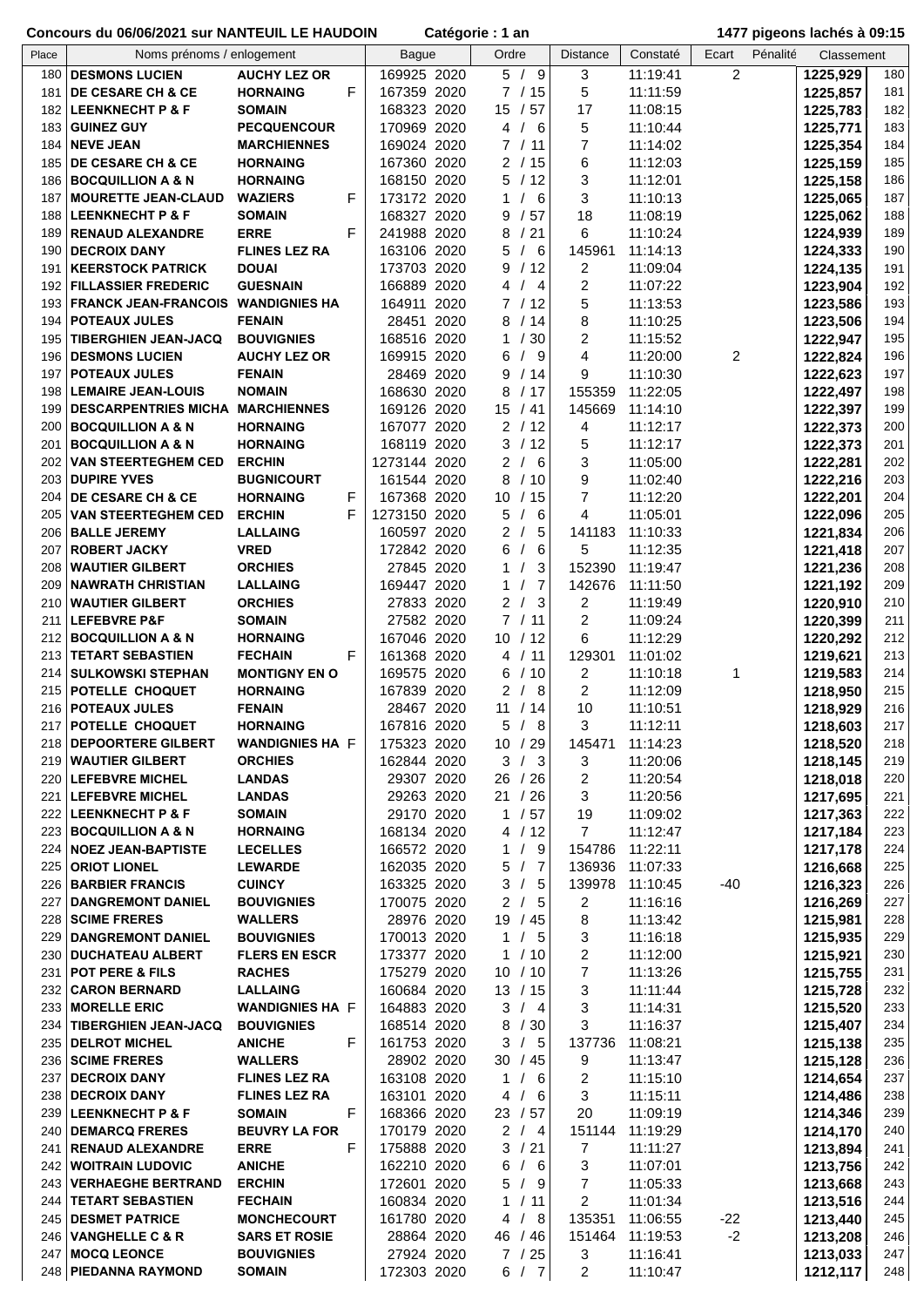| Place | Noms prénoms / enlogement                 |                         | <b>Bague</b> | Ordre                             | <b>Distance</b> | Constaté | Ecart | Pénalité | Classement |     |
|-------|-------------------------------------------|-------------------------|--------------|-----------------------------------|-----------------|----------|-------|----------|------------|-----|
| 249   | <b>DEPOORTERE GILBERT</b>                 | <b>WANDIGNIES HA</b>    | 28647 2020   | /29<br>21                         | 2               | 11:15:01 |       | 1212,089 |            | 249 |
| 250   | <b>DELROT FRANCKY</b>                     | <b>SOMAIN</b>           | 165258 2020  | 16<br>/22                         | 6               | 11:12:58 |       | 1211,833 |            | 250 |
| 251   | <b>DEMARCQ FRERES</b>                     | <b>BEUVRY LA FOR</b>    | 170173 2020  | 3<br>$\sqrt{ }$<br>$\overline{4}$ | 2               | 11:19:45 |       |          |            | 251 |
|       |                                           |                         |              |                                   |                 |          |       | 1211,575 |            |     |
| 252   | <b>BERNARD FRERES</b>                     | <b>GUESNAIN</b>         | 166967 2020  | 3<br>$\sqrt{ }$<br>$\overline{4}$ | 2               | 11:08:33 |       | 1211,536 |            | 252 |
| 253   | <b>DELOFFRE MICHEL</b>                    | <b>SIN LE NOBLE</b>     | 173682 2020  | 1<br>$\overline{4}$               | 138722          | 11:09:33 | -1    | 1211,351 |            | 253 |
| 254   | <b>RENAUD ALEXANDRE</b>                   | F<br><b>ERRE</b>        | 175879 2020  | 21<br>7/                          | 8               | 11:11:42 |       | 1211,293 |            | 254 |
| 255   | <b>DRUBBELE DANY</b>                      | <b>ORCHIES</b>          | 169963 2020  | $\overline{2}$<br>- 8             | 2               | 11:21:43 | $-22$ | 1211,182 |            | 255 |
| 256   | <b>BALLE JEREMY</b>                       | <b>LALLAING</b>         | 400170 2020  | /5<br>5                           | 2               | 11:11:36 |       | 1210,831 |            | 256 |
|       |                                           |                         |              |                                   |                 |          |       |          |            |     |
| 257   | <b>CLIQUE PHILIPPE</b>                    | <b>ARLEUX</b>           | 167950 2020  | 10 <sup>1</sup><br>/12            | 3               | 11:01:45 |       | 1210,679 |            | 257 |
| 258   | <b>DE CESARE CH &amp; CE</b>              | <b>HORNAING</b>         | 167365 2020  | 11<br>/15                         | 8               | 11:13:28 |       | 1210,509 |            | 258 |
| 259   | <b>BOUDART THIERRY</b>                    | <b>DOUAI</b>            | 164036 2020  | 9<br>/10                          | 137746          | 11:08:48 |       | 1210,421 |            | 259 |
|       | 260   PIEDANNA RAYMOND                    | <b>SOMAIN</b>           | 172350 2020  | $\overline{7}$<br>1               | 3               | 11:10:57 |       | 1210,375 |            | 260 |
| 261   | <b>DELROT FRANCKY</b>                     | <b>SOMAIN</b>           | 165226 2020  | /22<br>10                         | 7               | 11:13:09 |       | 1209,953 |            | 261 |
| 262   | <b>DUFOUR OLIVIER</b>                     | <b>WAZIERS</b>          | 172707 2020  | $\overline{4}$<br>1               | $\overline{2}$  | 11:11:41 |       | 1209,855 |            | 262 |
|       |                                           |                         |              |                                   |                 |          |       |          |            |     |
| 263   | FRANCK JEAN-FRANCOIS WANDIGNIES HA F      |                         | 164920 2020  | /12<br>6                          | 6               | 11:15:17 |       | 1209,344 |            | 263 |
| 264   | <b>FRANCK JEAN-FRANCOIS WANDIGNIES HA</b> |                         | 164924 2020  | /12<br>9                          | $\overline{7}$  | 11:15:18 |       | 1209,177 |            | 264 |
| 265   | <b>FRANCK JEAN-FRANCOIS WANDIGNIES HA</b> |                         | 164937 2020  | /12<br>10                         | 8               | 11:15:21 |       | 1208,674 |            | 265 |
| 266   | <b>SCIME FRERES</b>                       | <b>WALLERS</b>          | 28941 2020   | /45<br>29                         | 10              | 11:14:26 |       | 1208,515 |            | 266 |
| 267   | <b>DESSAINS P &amp; F</b>                 | <b>DECHY</b>            | 164597 2020  | 3<br>- 8                          | 137664          | 11:08:53 | 1     | 1208,487 |            | 267 |
| 268   | <b>NOEZ JEAN-BAPTISTE</b>                 | <b>LECELLES</b>         | 163004 2020  | $\overline{7}$<br>/9              | 2               | 11:23:06 |       | 1208,467 |            | 268 |
|       |                                           |                         |              |                                   |                 |          |       |          |            |     |
| 269   | <b>SCIME FRERES</b>                       | <b>WALLERS</b>          | 167973 2020  | 25/45                             | 11              | 11:14:27 |       | 1208,346 |            | 269 |
| 270   | <b>KEERSTOCK PATRICK</b>                  | <b>DOUAI</b>            | 173898 2020  | 7/12                              | 3               | 11:10:36 |       | 1207,897 |            | 270 |
| 271   | <b>MARTIN LUDOVIC</b>                     | <b>WANDIGNIES HA</b>    | 165181 2020  | 5<br>$\overline{7}$               | 145759          | 11:15:43 |       | 1207,447 |            | 271 |
| 272   | <b>MOURETTE JEAN-CLAUD</b>                | <b>WAZIERS</b><br>F     | 173183 2020  | 5<br>6<br>$\prime$                | 4               | 11:11:54 |       | 1207,425 |            | 272 |
| 273   | <b>LAINE ERIC</b>                         | <b>LALLAING</b>         | 174955 2020  | 3<br>$\sqrt{ }$<br>- 5            | 3               | 11:12:45 |       | 1207,201 |            | 273 |
| 274   |                                           | <b>ERRE</b>             | 175878 2020  | 13 / 21                           | 9               |          |       |          |            | 274 |
|       | <b>RENAUD ALEXANDRE</b>                   |                         |              |                                   |                 | 11:12:06 |       | 1207,156 |            |     |
| 275   | <b>CARON BERNARD</b>                      | F<br><b>LALLAING</b>    | 160706 2020  | /15<br>4                          | 4               | 11:12:35 |       | 1206,939 |            | 275 |
| 276   | <b>DELROT TONY</b>                        | <b>FENAIN</b>           | 164735 2020  | 2<br>/27                          | 8               | 11:12:19 |       | 1206,813 |            | 276 |
| 277   | <b>DELROT TONY</b>                        | <b>FENAIN</b>           | 165569 2020  | /27<br>11                         | 9               | 11:12:19 |       | 1206,813 |            | 277 |
| 278   | <b>CARON BERNARD</b>                      | <b>LALLAING</b>         | 160697 2020  | /15<br>14                         | 5               | 11:12:37 |       | 1206,597 |            | 278 |
| 279   | <b>DESCAMPS YVES</b>                      | <b>BEUVRY LA FOR</b>    | 162598 2020  | 17 / 30                           | 149993          | 11:19:20 |       | 1206,378 |            | 279 |
| 280   | <b>DESCAMPS YVES</b>                      | <b>BEUVRY LA FOR</b>    | 162555 2020  | /30<br>9                          | 2               | 11:19:21 |       | 1206,216 |            | 280 |
|       |                                           |                         |              |                                   |                 |          |       |          |            |     |
| 281   | PIEDANNA RAYMOND                          | <b>SOMAIN</b>           | 172342 2020  | $\mathbf{7}$<br>/7                | 4               | 11:11:23 |       | 1205,868 |            | 281 |
| 282   | <b>DELROT TONY</b>                        | <b>FENAIN</b>           | 165561 2020  | 17 / 27                           | 10              | 11:12:25 |       | 1205,785 |            | 282 |
| 283   | <b>MANNA EVA</b>                          | <b>MARCHIENNES</b><br>F | 27817 2020   | 46<br>/69                         | 4               | 11:18:02 |       | 1205,738 |            | 283 |
| 284   | <b>DESCAMPS YVES</b>                      | BEUVRY LA FOR F         | 162514 2020  | 22<br>/30                         | 3               | 11:19:25 |       | 1205,569 |            | 284 |
| 285   | <b>DELROT TONY</b>                        | <b>FENAIN</b>           | 165560 2020  | 5<br>/27                          | 11              | 11:12:30 |       | 1204,929 |            | 285 |
|       | 286 POTIEZ YVES                           | <b>PECQUENCOUR</b>      | 169462 2020  | 3<br>6<br>$\sqrt{2}$              | $\overline{2}$  | 11:12:33 |       | 1204,900 |            | 286 |
|       |                                           |                         |              |                                   |                 |          |       |          |            |     |
| 287   | <b>CLIQUE PHILIPPE</b>                    | <b>ARLEUX</b>           | 167923 2020  | 2/12                              | 4               | 11:02:18 |       | 1204,473 |            | 287 |
|       | 288 DORDAIN JEAN-JACQUES ECOURT ST QU     |                         | 161187 2020  | 4/8                               | 4               | 10:59:42 | 3     | 1204,207 |            | 288 |
|       | 289 MORELLE ERIC                          | <b>WANDIGNIES HA</b>    | 164879 2020  | 4<br>$\prime$<br>- 4              | 4               | 11:15:39 |       | 1204,102 |            | 289 |
| 290   | <b>DEFRANCE GILLES</b>                    | <b>ANHIERS</b>          | 1057010 2020 | $\overline{2}$<br>/5              | 3               | 11:14:07 |       | 1203,878 |            | 290 |
| 291   | <b>BONHOMME ROMUALD</b>                   | F                       | 240096 2020  | 14 / 16                           | 138228          | 11:09:56 |       | 1202,679 |            | 291 |
| 292   | <b>POTEAUX JULES</b>                      | <b>FENAIN</b>           | 28465 2020   | 7/14                              | 11              | 11:12:25 |       | 1202,665 |            | 292 |
|       |                                           |                         |              |                                   |                 |          |       |          |            |     |
|       | 293 LEENKNECHT P & F                      | F<br><b>SOMAIN</b>      | 29121 2020   | 28 / 57                           | 21              | 11:10:26 |       | 1202,598 |            | 293 |
|       | 294 BONHOMME ROMUALD                      |                         | 240094 2020  | 5/16                              | 2               | 11:09:58 |       | 1202,331 |            | 294 |
|       | 295   POTEAUX JULES                       | <b>FENAIN</b>           | 28446 2020   | 3 / 14                            | 12              | 11:12:27 |       | 1202,324 |            | 295 |
|       | 296 BOCQUILLION A & N                     | <b>HORNAING</b>         | 168163 2020  | 7/12                              | 8               | 11:14:16 |       | 1202,045 |            | 296 |
|       | 297 LEFEBVRE MICHEL                       | <b>LANDAS</b>           | 170794 2020  | 3 / 26                            | 4               | 11:22:35 |       | 1201,945 |            | 297 |
|       | 298 LEENKNECHT P & F                      | <b>SOMAIN</b>           | 29150 2020   | 54 / 57                           | 22              | 11:10:33 |       | 1201,384 |            | 298 |
|       | 299   BRIENNE JEAN-CLAUDE                 | <b>ANHIERS</b>          | 160622 2020  | 6 / 13                            | $\overline{7}$  |          |       |          |            | 299 |
|       |                                           |                         |              |                                   |                 | 11:14:31 |       | 1201,380 |            |     |
|       | 300 DELROT FRANCKY                        | <b>SOMAIN</b>           | 165261 2020  | 19 / 22                           | 8               | 11:14:00 |       | 1201,310 |            | 300 |
| 301   | <b>DANGREMONT DANIEL</b>                  | <b>BOUVIGNIES</b>       | 170069 2020  | 5/5                               | 4               | 11:17:47 |       | 1201,246 |            | 301 |
|       | 302 MERIEULT HERVE                        | <b>ORCHIES</b>          | 168717 2020  | $\mathbf{1}$<br>/1                | 152203          | 11:21:43 |       | 1201,128 |            | 302 |
|       | 303 BRIENNE JEAN-CLAUDE                   | <b>ANHIERS</b>          | 160623 2020  | 8<br>/13                          | 8               | 11:14:34 |       | 1200,878 |            | 303 |
|       | 304 DELROT FRANCKY                        | <b>SOMAIN</b>           | 165246 2020  | 18 / 22                           | 9               | 11:14:05 |       | 1200,470 |            | 304 |
|       | 305 CARON BERNARD                         | F<br><b>LALLAING</b>    | 160709 2020  | 8 / 15                            | 6               | 11:13:17 |       | 1199,797 |            | 305 |
|       |                                           |                         |              |                                   |                 |          |       |          |            |     |
|       | 306   DELROT FRANCKY                      | <b>SOMAIN</b>           | 165271 2020  | 6 / 22                            | 10              | 11:14:10 |       | 1199,630 |            | 306 |
|       | 307 DESOR MARC                            | <b>ERRE</b>             | 168080 2020  | 5/6                               | 141507          | 11:12:58 |       | 1199,550 |            | 307 |
|       | 308 LEFEBVRE MICHEL                       | <b>LANDAS</b>           | 168791 2020  | 18 / 26                           | 5               | 11:22:53 |       | 1199,125 |            | 308 |
|       | 309   HANQUEZ DAVID                       | <b>MASNY</b><br>F       | 168310 2020  | 2/22                              | 2               | 11:08:48 |       | 1198,945 |            | 309 |
|       | 310 SCIME FRERES                          | <b>WALLERS</b>          | 28934 2020   | 18 / 45                           | 12              | 11:15:25 |       | 1198,646 |            | 310 |
| 311   | <b>FRANCK JEAN-FRANCOIS</b>               | <b>WANDIGNIES HA</b>    | 164904 2020  | 4 / 12                            | 9               | 11:16:22 |       | 1198,549 |            | 311 |
|       |                                           |                         |              |                                   |                 |          |       |          |            |     |
|       | 312 SCIME FRERES                          | F<br><b>WALLERS</b>     | 28958 2020   | 36 / 45                           | 13              | 11:15:27 |       | 1198,314 |            | 312 |
|       | 313   LEFEBVRE MICHEL                     | <b>LANDAS</b>           | 168798 2020  | 5/26                              | 6               | 11:22:59 |       | 1198,188 |            | 313 |
|       | 314   HANQUEZ DAVID                       | <b>MASNY</b>            | 173436 2020  | 5<br>/22                          | 3               | 11:08:53 |       | 1198,068 |            | 314 |
|       | 315   DESCAMPS YVES                       | <b>BEUVRY LA FOR</b>    | 162513 2020  | 18 / 30                           | 4               | 11:20:14 |       | 1197,708 |            | 315 |
|       | 316   HANQUEZ DAVID                       | <b>MASNY</b>            | 173452 2020  | 4 / 22                            | 4               | 11:08:58 |       | 1197,192 |            | 316 |
|       | 317   MATUSZEWSKI EDOUARD PECQUENCOUR     |                         | 169408 2020  | 1 / 5                             | 140437          | 11:12:49 | $-25$ | 1196,382 |            | 317 |
|       |                                           |                         |              |                                   |                 |          |       |          |            |     |